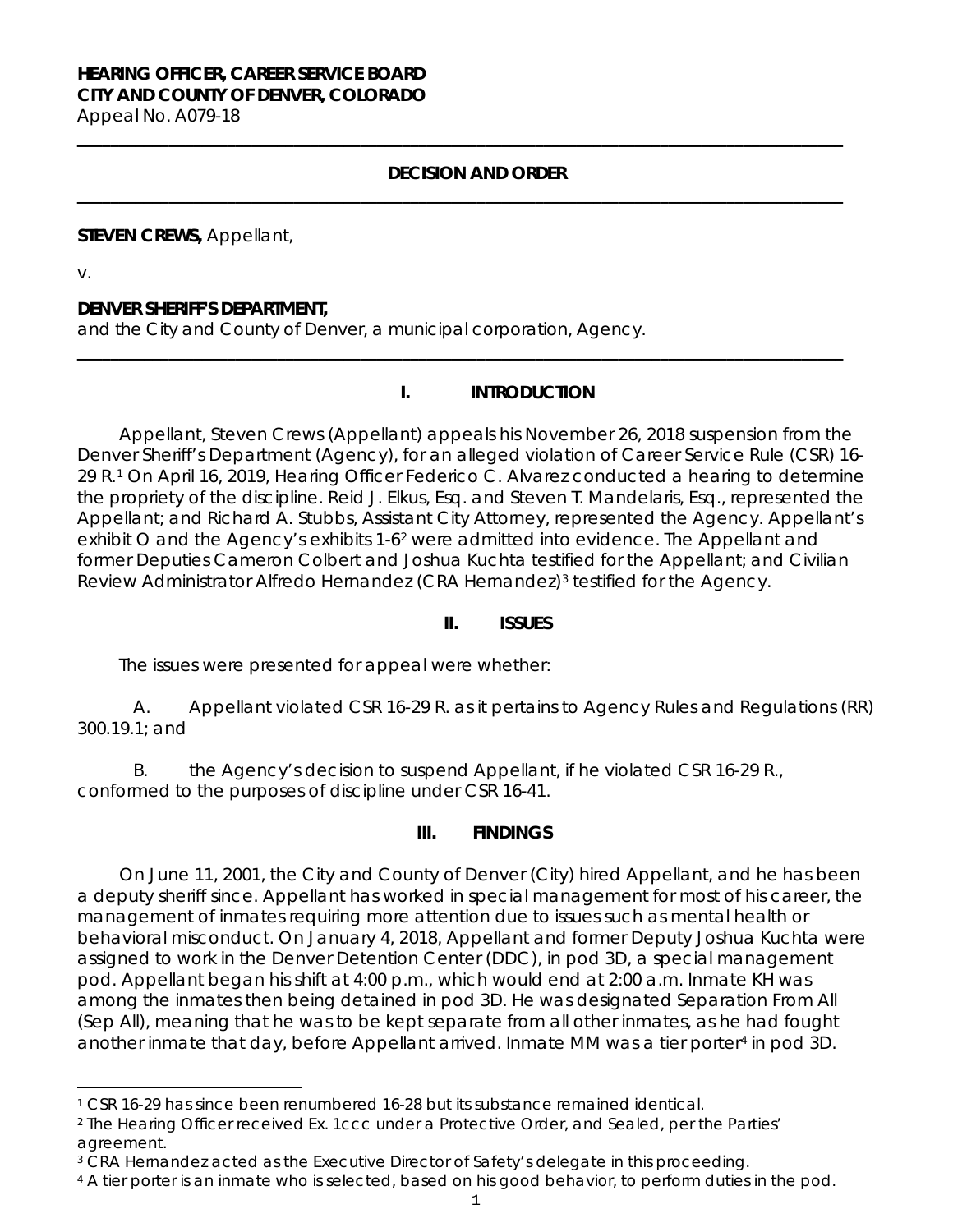The deputies locked down the inmates in the DDC, including pod 3D, into their cells at 9:00 p.m., but for inmates with a specific reason to be out of their cell. Appellant testified that he and Mr. Kuchta subsequently arranged for the transfer of inmate KH to the medical station, also on DDC's third floor. Pursuant to Agency policy, it needed to have inmate KH cleared by the nurse due to his earlier incident. Appellant or Mr. Kuchta notified the corridor deputies that inmate KH needed transfer to the medical station and that he had a Sep All designation. Appellant also testified that Mr. Kuchta staffed the officer's desk in pod 3D to unlock the necessary doors while he retrieved inmate KH from his cell for escort to the corridor. The corridor was clear of other inmates and inmate KH's transfer to the medical station was uneventful. After the nurse cleared inmate KH, Deputies Williams and Colbert escorted him back to pod 3D, with Mr. Colbert in his immediate proximity. Deputy Williams stayed back at an officer's desk in the corridor. Inmate KH was still the only inmate present in this corridor at this time. Deputy Williams was serving as Field Training Officer for Mr. Colbert, who was then a recent Academy graduate. At 9:41:41 p.m., inmate KH entered the corridor from the medical station and at 9:42:08, he arrived at and waited outside the door to pod 3D, while Mr. Colbert stood behind him against the corridor wall. At 9:42:34, Mr. Colbert radioed Appellant and Mr. Kuchta that inmate KH was ready to enter pod 3D. One of them responded that "everything was okay and [the inmate] could come in." (Ex. 1z, P. 6, ln. 103-4). Mr. Colbert did not reiterate that inmate KH was a Sep All as he was unaware of it. Inmate KH appeared agitated as he waited in the corridor, pacing back and forth before the door. At 9:43:16, the corridor door to pod 3D began to open and at 9:43:18 inmate KH entered the sally port entry into it. Mr. Colbert then joined Deputy Williams at the officer's desk in the corridor.

The video, Ex. 1nnn, as viewed from the corridor door, shows the officer's desk in pod 3D is about 20 steps from the door, measured by inmate KH's stride. Mr. Kuchta sat at the officer's desk at its far side, working at its computer as he faced the door. Appellant was facing the desk from its left side, leaning on it with his left arm, in a relaxed posture. Inmate MM stood at the desk, between it and the corridor door, as he cleaned the desk and talked to the deputies. Inmate KH was to return to his cell, which he would have reached by entering a doorway on his right, about 6 steps short of the officer's desk. Inmate KH had walked about 9 steps into the sally port when inmate MM turned to retrieve a broom, leaning against the right wall behind him, between the officer's desk and the door to inmate KH's cell. Still turned away from the desk, Inmate MM asked inmate KH if he was okay. Inmate KH replied that he was fine. Inmate KH had by then taken about 14 steps into the sally port but did not enter the doorway on his right toward his cell. Inmate MM turned away from Inmate KH and began to walk toward Appellant on the left side of the desk.

Other videos, Ex. 1ooo, viewed from behind the officer's desk, and Ex. 1ppp, viewed from a hallway at a 45-degree angle from behind the officer's desk on the side at which Appellant leaned, recorded the incident. Inmate KH answered inmate MM and lingered behind him momentarily, taking two more steps more slowly, to allow inmate MM to turn fully away from him. During this movement, inmate MM mostly blocked Appellant's view of inmate KH, who then lunged three steps toward and at 9:43:27 p.m. hit Inmate MM in back of the head with his right fist. Inmate KH's first blow knocked inmate MM forward and off balance, and inmate MM also took more sideways steps forward past Appellant, along the hallway wall behind the desk. Inmate KH followed inmate MM, swinging at him seven times total, and likely hit inmate MM a second time. Appellant stopped inmate KH's assault when Appellant quickly stood up and intercepted him in a hug and pushed him back against the far wall of the sally port. Mr. Kuchta went around the other side of the desk to help Appellant control inmate KH, while requesting backup on his radio.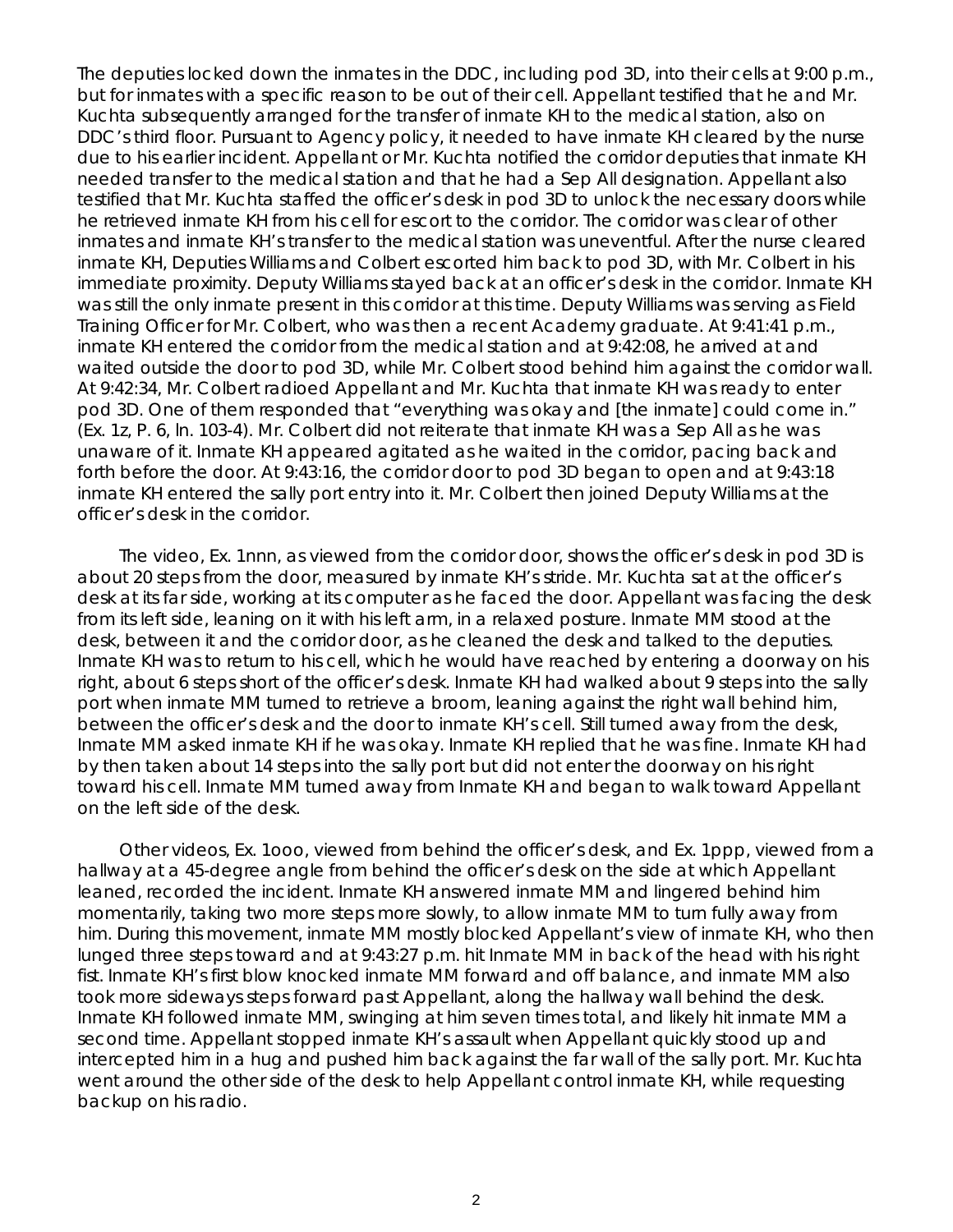The video, Ex. 1nnn, also shows that Mr. Colbert, who heard yelling while in the corridor, and Deputy Williams arrived at the sally port first, and nine more deputies and supervisors then arrived to also help. The fourth deputy to arrive checked on inmate MM, who stood by the desk rubbing the back of his neck. After six deputies had arrived, Deputy Williams, Mr. Colbert, and a third deputy escorted inmate KH to his cell without further incident. Other deputies escorted inmate MM, who was still rubbing his neck, through the sally port to go to the medical area to be cleared for injuries. Later, the Agency moved inmate KH to another pod. The staff offered to Inmate MM to file criminal charges against Inmate KH, but Inmate MM declined to do so.

Upon review of the January 4 incident, Major J. Blair filed a complaint with the Internal Affairs Bureau (IAB), which investigated the incident. On February 1, 2018, Sergeant Anthony Mazzei of the IAB interviewed Appellant, who appeared with counsel. Appellant first stated that he believed inmate KH had been designated Sep All for an earlier incident. He then claimed confusion regarding the Sep All classification for inmates. He stated that the Housing Policy requires Sep All inmates to be separated from other inmates at all times, while the Housing/ Classification policy requires Sep All inmates to be separated from other inmates if feasible. He explained it was not "feasible" to secure inmate MM elsewhere as he would leave Mr. Kuchta alone with inmate KH, so he exercised his judgment to not secure inmate MM. (Ex. 10, p. 6-7, ln. 117-135). Sergeant Mazzei confirmed Appellant's explanation:

- 144 SERGEANT MAZZEI: Okay. All right. So
- 145 Inmate [KH] being a sep all, you stated -- and I want to make
- 146 sure I understand this correctly. Based on yourself and
- 147 Deputy Kuchta being there and -- and in the area --
- 148 DEPUTY CREWS: Right.
- 149 SERGEANT MAZZEI: -- that -- and only having
- 150 the tier porter out –
- 151 DEPUTY CREWS: Right.
- 152 SERGEANT MAZZEI: -- that you used judgment
- 153 that that was -- that that was adequate?
- 154 DEPUTY CREWS: Right. I -- because at the
- 155 time this -- I look at it -- is how much time do I have to
- 156 run him -- this guy's already coming in, or whatever he
- 157 is -- his position from my report. He's coming in. How much
- 158 time do I have to run and put the inmate somewhere? Where?
- 159 You know -- I mean, I have to open doors, and I got an officer
- 160 here. You know, [KH] was fine. Usually, I use judgment on,
- 161 like, you know, how somebody is. ...

Transcript, Ex. 10, pp. 6-7.

On September 6, 2018, the Agency notified Appellant of a Contemplation of Disciplinary Action. On September 24, Appellant and Mr. Mandelaris met with Sheriff Patrick Furman, Chief Elias Diggins, Major Stephen Koch, Shayne Allen, Gregg Crittenden, Assistant City Attorney Jennifer Jacobson, and CRA Hernandez for a contemplation of discipline meeting. Appellant made a statement. In discussing his application of the Sep All policy to the January 4 incident, he stated that he made a judgment call, based on perception that inmate KH was not a threat, to get between inmates KH and MM as inmate KH came into the sally port. (Ex. 1ss, pp.11-12, ln. 246-259). Appellant also stated it was difficult to work under conflicting Sep All policies.

On October 15, 2018, the Agency notified Appellant of a second Contemplation of Disciplinary Action. On November 5, it and Appellant and his counsel met again for a second contemplation of discipline meeting at which Appellant did not make a statement.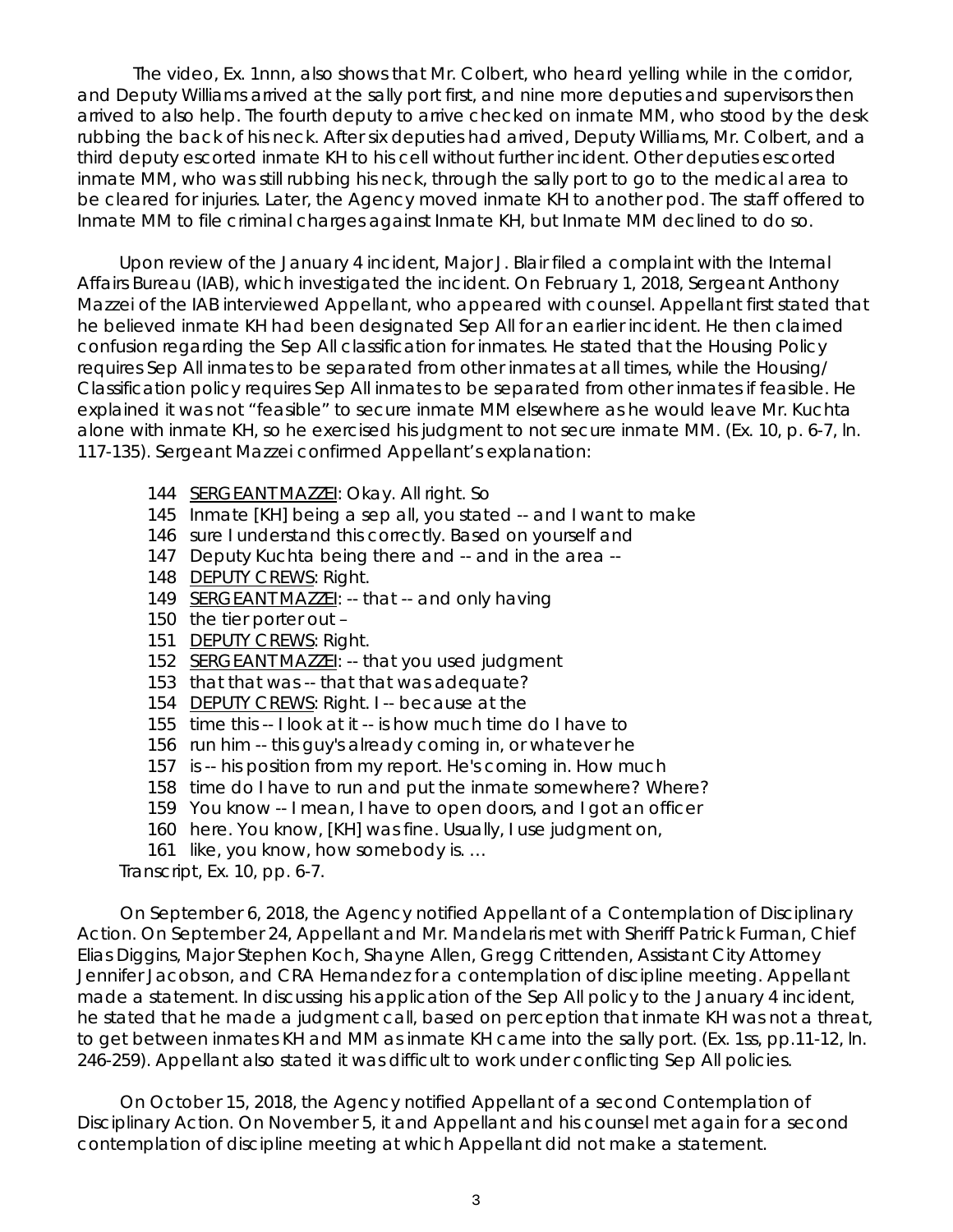The Agency determined Appellant's conduct constituted a violation of CSR 16-29 R., as it pertained to RR-300.19.1, as it pertained to Agency Van Cise-Simonet Detention Center Housing Post Order X. SEPARATION FROM ALL (SEP ALL). Under the Agency Disciplinary Matrix (Matrix), a violation of RR 300.19.1 is a Conduct Category A through F violation.

In determining the applicable Conduct Category violation, the Agency considered that Appellant allegedly violated its mission, "…to provide safe and secure custody for those placed in our care and to perform all of our duties in a manner that is responsive to the needs of our diverse community." It also considered that he allegedly violated its guiding principle of Safety, "We continually maintain and improve core competencies and specialized skills so as to enable us to fulfill our obligation to protect department personnel, … detainees, and the public from harm." It concluded that Appellant: (1) did not fulfill its mission, (2) did not protect the attacked inmate, Agency personnel and the public, and (3) impacted its operations and image by allowing potential serious injury to the attacked inmate and responding deputies. The Agency thereby deemed Appellant's alleged misconduct a Conduct Category D violation.

Under the Matrix, for a deputy with a prior, equivalent violation in seven years, a RR-300.19.1 violation assigned a Conduct Category D has a Penalty Level 6. The mitigated, presumptive, and aggravated penalties for it are an 18-22 day suspension, a 30 day suspension, and a 38-42 day suspension, respectively. As mitigating factors, the Agency considered Appellant's satisfactory reviews and his lack of disciplinary history<sup>5</sup>. As aggravating factors, it considered the legal or financial risk to the Agency or the City for potential harm from the offending inmate or to a responding deputy, jeopardizing the Agency's mission, and Appellant's failure to acknowledge wrongdoing. It concluded that the facts of Appellant's alleged violation warranted a presumptive penalty and on November 26, 2018, it suspended him for 30 days.

On December 6, 2018, Appellant filed this timely appeal.

# **IV. ANALYSIS**

# **A. Jurisdiction and Review**

The Career Service Hearing Office has jurisdiction over this appeal pursuant to CSR 20-20 A.2. as it is a direct appeal of a suspension. The Hearing Officer is not to conduct a *de novo* review. CSR 20-56 A.

# **B. Burden and Standard of Proof**

The Appellant retains the burden of proof throughout the case to prove that the decision of the Agency was clearly erroneous and/or that the application of the disciplinary matrix was clearly erroneous. CSR 20-56 A.

# **C. Career Service Rule Violations**

# **1. Authority**

CSR 16-29 R. authorizes discipline for:

Conduct which violates the Career Service Rules, the City Charter, the Denver Revised Municipal Code, Executive Orders, written departmental or agency regulations, policies

<span id="page-3-0"></span>i <sup>5</sup> The Agency used Appellant's September 26, 2016 ten-day suspension to increase the Penalty Level but not to foreclose the possibility of mitigation.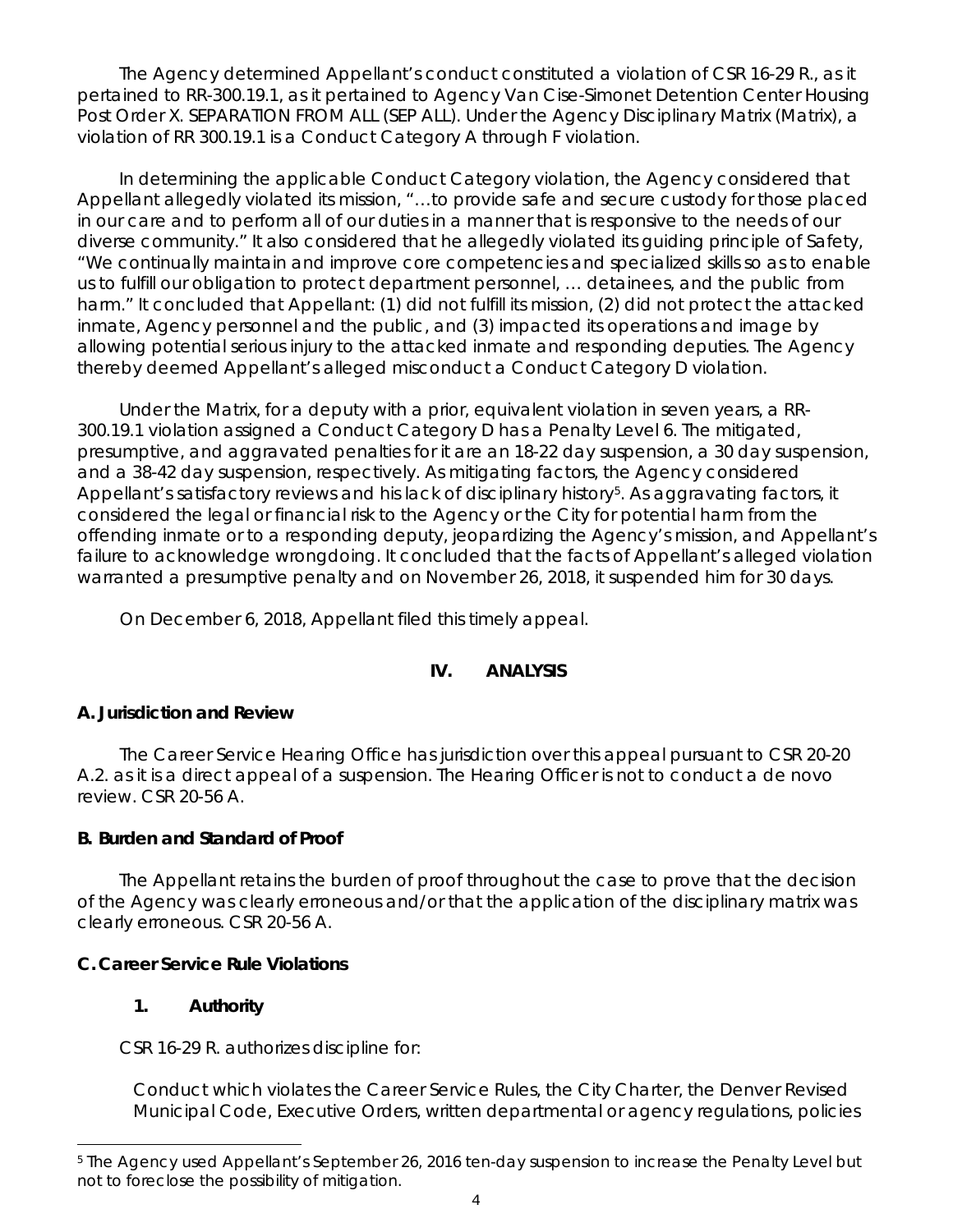or rules, or any other applicable legal authority. When citing this subsection, a department or agency must cite the specific regulation, policy or rule the employee has violated.

The Agency alleged that Appellant violated CSR 16-29 R. as it pertains to: RR-300.19.1:

Deputy Sheriffs and employees shall not fail to perform the required duties of their assignments.

As it pertains to:

### **Denver Sheriff Department Van Cise-Simonet Detention Center Housing Post Order X. SEPARATION FROM ALL (SEP ALL)** (Ex 1hh)

Inmates designated [as] Separation from All (Sep All) shall not have contact with other inmates at any time. All other inmates shall be secured and separated prior to the Sep All inmate being removed from their cell for designated out of cell time or other activities.

When attending functions (court, etc.) outside of the Special Management Unit, the Sep All inmate will be escorted by an Officer(s) ensuring the inmate's safety.

Post Order 4142.1A-Classification/Housing (Ex. 1gg) …

### **6. Restrictive/Special Housing …**

3. Separation from all – SEP FROM ALL

a. Separated from all other inmates whenever feasible

Conduct Category D, subsection 13.1.4 of the Agency Discipline Handbook is (Ex. 2): Conduct that is substantially contrary to the guiding principles of the Department or that substantially interferes with its mission, operations or professional image, or that involves a demonstrable serious risk to deputy sheriff, employee or public safety.

# CSR 20-55 D.[6](#page-4-0) states:

Matrix: If discipline has been imposed pursuant to a disciplinary matrix, the matrix in effect at the time the misconduct occurred and any writings adopted by the EDOS in explanation of that matrix shall be given deference by the Hearing Officer. If the Hearing Officer modifies the disciplinary penalty imposed by the EDOS, the modified penalty must be consistent with the principles of the matrix.

# **2. Discussion**

Appellant defended against the Agency's allegations with several defenses. First, Appellant argued that he was not liable for any CSR violation because the Agency had not clearly instructed him on the policy for Sep All inmates, since two iterations state different terms. At hearing, Appellant also argued the defense that he did not know that inmate KH was designated Sep All, so he could not have known to segregate inmate MM from inmate KH. He also argued that the Agency improperly singled him out for discipline since other deputies violated the Agency rules with impunity during the January 4 incident.

<span id="page-4-0"></span>i <sup>6</sup> This version of CSR 20-55 D., effective October 20, 2017, was in effect on January 4, 2018.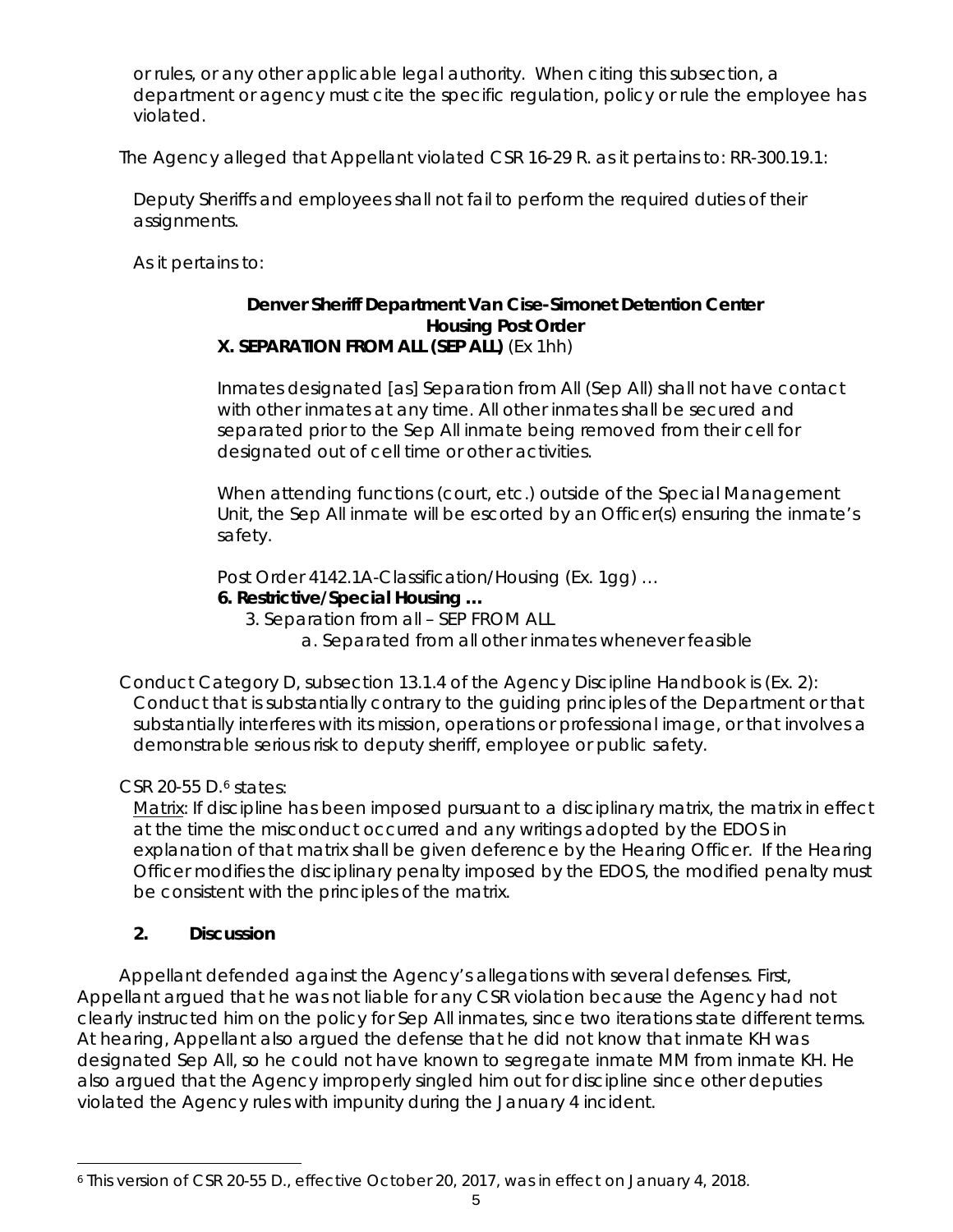The Agency responded to Appellant's defenses by arguing that the evidence showed he violated the Sep All policy, under either Post Order, his claim of not knowing that inmate KH was designated Sep All is new and not credible, and that it did not discipline certain other deputies as it was unwarranted, but if it had been warranted, it still provided Appellant no defense.

To prove a violation of this Rule, the Agency must show that it established a policy, it clearly communicated the policy to the employee, and the employee failed to follow the policy. [In re](https://www.denvergov.org/content/dam/denvergov/Portals/hearings_office/documents/Hearings/Rock,_Laura_09-10_Decision.pdf)  [Rock,](https://www.denvergov.org/content/dam/denvergov/Portals/hearings_office/documents/Hearings/Rock,_Laura_09-10_Decision.pdf) CSA 09-10, 5 (10/5/10), *citing* [In re Mounjim,](https://www.denvergov.org/content/dam/denvergov/Portals/hearings_office/documents/Hearings/Mounjim_Ronalda_87-07_Decision.pdf) CSA 87-07, 17 (7/10/08); *aff'd in part on other grounds* [In re Mounjim,](https://www.denvergov.org/content/dam/denvergov/Portals/hearings_office/documents/Hearings/Mounjim_Ronalda_87-07_Board_Findings_and_Order.pdf) CSB 87-07 (1/8/09). The Agency can advise its deputies of its "written departmental or agency regulations, policies or rules" through its Rules and Regulations and Post Orders. It did so here through its Housing Post Order and its Housing/Classification Post Order. They differ. The Housing Policy states a strict prohibition of inmates designated Sep All from contacting other inmates while the Classification Policy requires such prohibition from contact if feasible. The issue then became which Post Order governed Appellant's conduct. Appellant acknowledged familiarity with both Post Orders but claimed to not know which governed his conduct. The Agency argued that the Housing Post Order governed his conduct as he was performing a housing function and not a classification function. The Hearing Officer agrees. Appellant should have adhered to the Housing Post Order, which governed his function and clearly mandated that Sep All inmates "shall not have contact with other inmates at any time."

Appellant invoked the Housing/Classification Post Order because he believed it gave him discretion to not secure other inmates when a Sep All inmate was to come into their proximity. The January 4 assault was a prime example. Appellant had expected no misconduct from inmate KH, so he deemed it was not feasible to secure inmate MM. However, he conflated preferable with feasible, defined as ["capable](https://www.merriam-webster.com/dictionary/capable) of being done or carried out." "Feasible." MERRIAM-WEBSTER ONLINE DICTIONARY.<https://www.merriam-webster.com/dictionary/feasible> last visited April 19, 2019). He preferred not to secure inmate MM and did not do so. In fact, he would not have had to move from his relaxed posture at the desk to do so. Appellant merely needed to have had inmate MM to move behind him, a few steps. Appellant could then also have had an unobstructed view of inmate KH as he walked toward his cell, or not. 44 seconds elapsed from when Mr. Colbert first radioed the deputies in pod 3D of the return of inmate KH to when inmate KH entered the sally port. So, Appellant had plenty of time to secure inmate MM, an eminently feasible action. Thus, Appellant's argument that the Housing/Classification Post Order could have governed his conduct was no defense.

Appellant also claimed that he did not know at the time of the assault that inmate KH was designated Sep All, and blamed the corridor officers for not advising him of it upon inmate KH's return. The Hearing Officer finds this claim incredible. First, Appellant had over 16 years of experience at the time of the assault, mostly in special management of inmates. Next, Appellant knew that inmate KH was involved in an incident earlier for which he had to be cleared by the nurse. So, Appellant could readily infer that inmate KH could have had a physical accident, or had been involved in an altercation, either as a participant, perpetrator, or victim. Therefore, Appellant and Mr. Kuchta had transferred inmate KH to the corridor Deputies for escort to the medical area and alerted them of his Sep All classification. But they had waited over five hours, from some point before 4:00 p.m. until after the 9:00 p.m. lockdown, when the corridor would be clear of other inmates. Inmate KH was the only inmate moved out of pod 3D at that time, and as it was for a medical clearance, he was expected back. Further, Appellant had known inmate KH from his prior confinement in special management and recognized inmate KH when he returned.

As reference, Appellant testified that Deputy Williams had a duty to find out inmate KH's designation for the escort of inmate KH, which began after the 9:00 p.m. lockdown and ended at 9:43 p.m. By contrast, inmate KH had been in pod 3D, under Appellant's supervision for over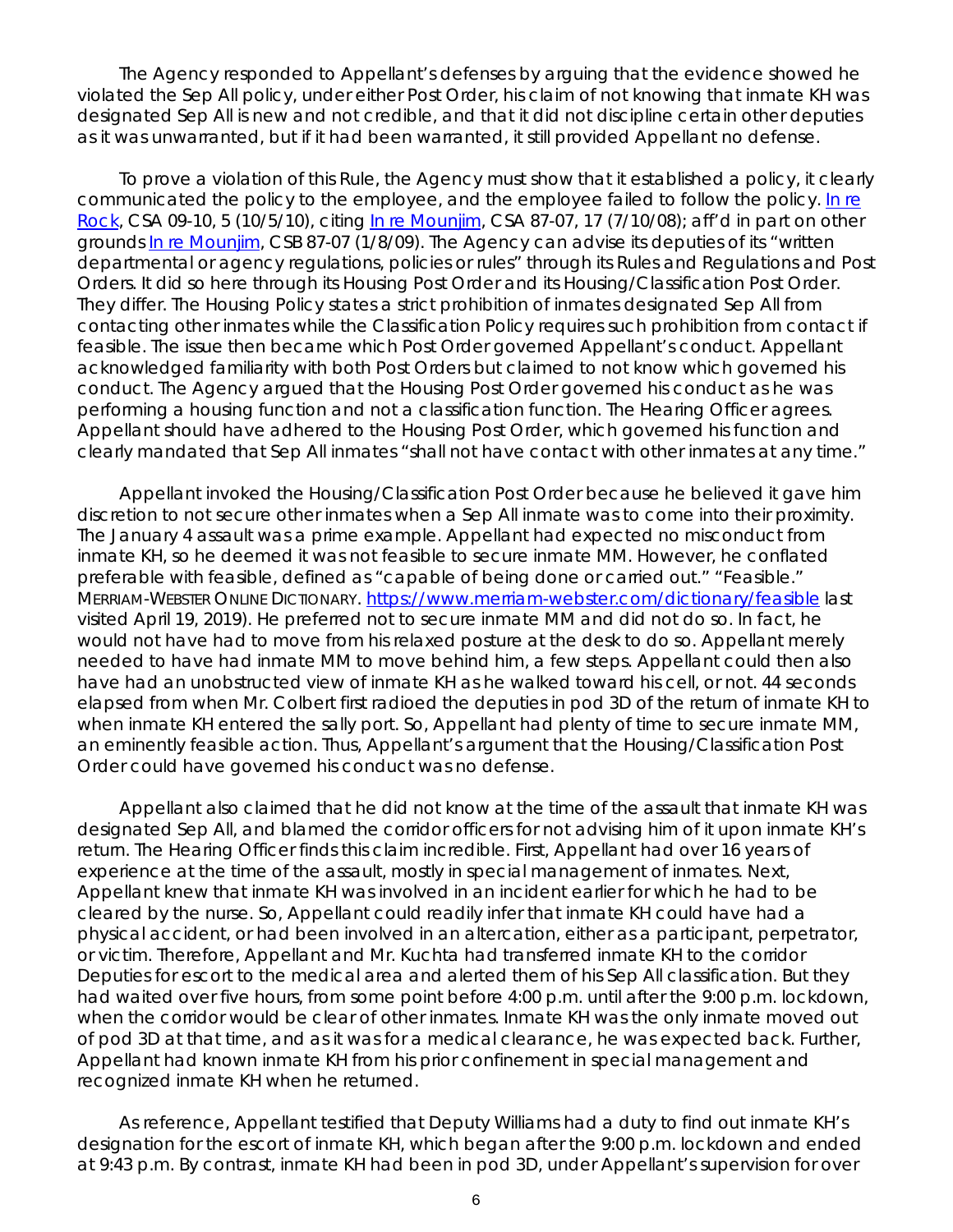five hours, including a meal and the lockdown process. The housing deputies also have access to the computer summary of such information regarding the inmates. Even if this was Appellant's first day of contact with inmate KH, he would have known by the assault that inmate KH was a Sep All. He could not follow the Post Orders unless he informed himself of it and any other designations for inmate KH and the other inmates in pod 3D.

Also, Appellant described at his pre-disciplinary meetings his judgment call to not secure inmate MM in reliance on the Housing/Classification Post Order. Appellant's call would have been activated only if he had known of inmate KH's Sep All designation. Only then would he have conducted his "feasibility" analysis to decide whether to secure inmate MM. Thus, his actions regarding inmates KH and MM showed that he knew of the Sep All designation.

Appellant also argued that he should not be found to have violated CSR 16-29 because the Agency ignored the same violations by other deputies. This argument is incorrect. First, the Agency need not engage in a comparative negligence analysis. *See* [In re Leyba,](https://www.denvergov.org/content/dam/denvergov/Portals/hearings_office/documents/Hearings/Leyba_25-16A_CSB_Decision_8-3-17.pdf) CSB 25-16A, 2 (8/3/17). Nevertheless, The Agency disciplined Mr. Kuchta, similarly situated to Appellant, for his violation, also at a Conduct Category D. He had no prior, similar level violation to increase the Penalty Level of 5. He earned mitigation by taking responsibility for his violation and elected to manage Sep All inmates more conservatively in the future. Appellant, by contrast, still claims safe harbor in the Housing/Classification Post Order for his judgment calls to not secure other inmates when a Sep All inmate is arriving, and may still be disregarding the Housing Post Order.

Appellant argued that Deputies Colbert and Williams were exonerated for the same conduct. However, they did not have other inmates in the corridor when they escorted inmate KH. So, the SEP ALL policy did not apply to them. Appellant argued that he should not be disciplined because the Agency did not discipline Deputy Williams for not repeating to the pod 3D housing officers that inmate KH was designated Sep All. While this redundant communication would have been ideal, Deputy Williams received the information from the pod 3D officers in the first place. So, Deputy Williams did not keep the pod 3D deputies ignorant of inmate KH's designation. Appellant would also make Deputies Colbert and Williams responsible for the pod 3D sally port in addition to the corridor. However, the evidence showed that corridor officers are responsible for inmates in the corridor. It also showed that they could have been responsible to escort inmate KH even to his cell if the pod 3D officers requested such help. However, Appellant was merely relaxing at the desk and had no basis to and did not ask for such help. As such, the door to pod 3D delineated the duties of the corridor and housing officers when the corridor officers returned inmate KH to pod 3D.

Therefore, Appellant failed to prove by a preponderance of the evidence that the Agency's decision that he violated CSR 16-29 R. was clearly erroneous. *See* 20-56 A.

### **V. DEGREE OF DISCIPLINE**

### 16-41 Purpose of Discipline:

The purpose of discipline is to correct inappropriate behavior or performance, if possible. The type and severity of discipline depends on the gravity of the offense. The degree of discipline shall be reasonably related to the seriousness of the offense and take into consideration the employee's past record. The appointing authority shall impose the type and amount of discipline he or she believes is needed to correct the situation and achieve the desired behavior or performance.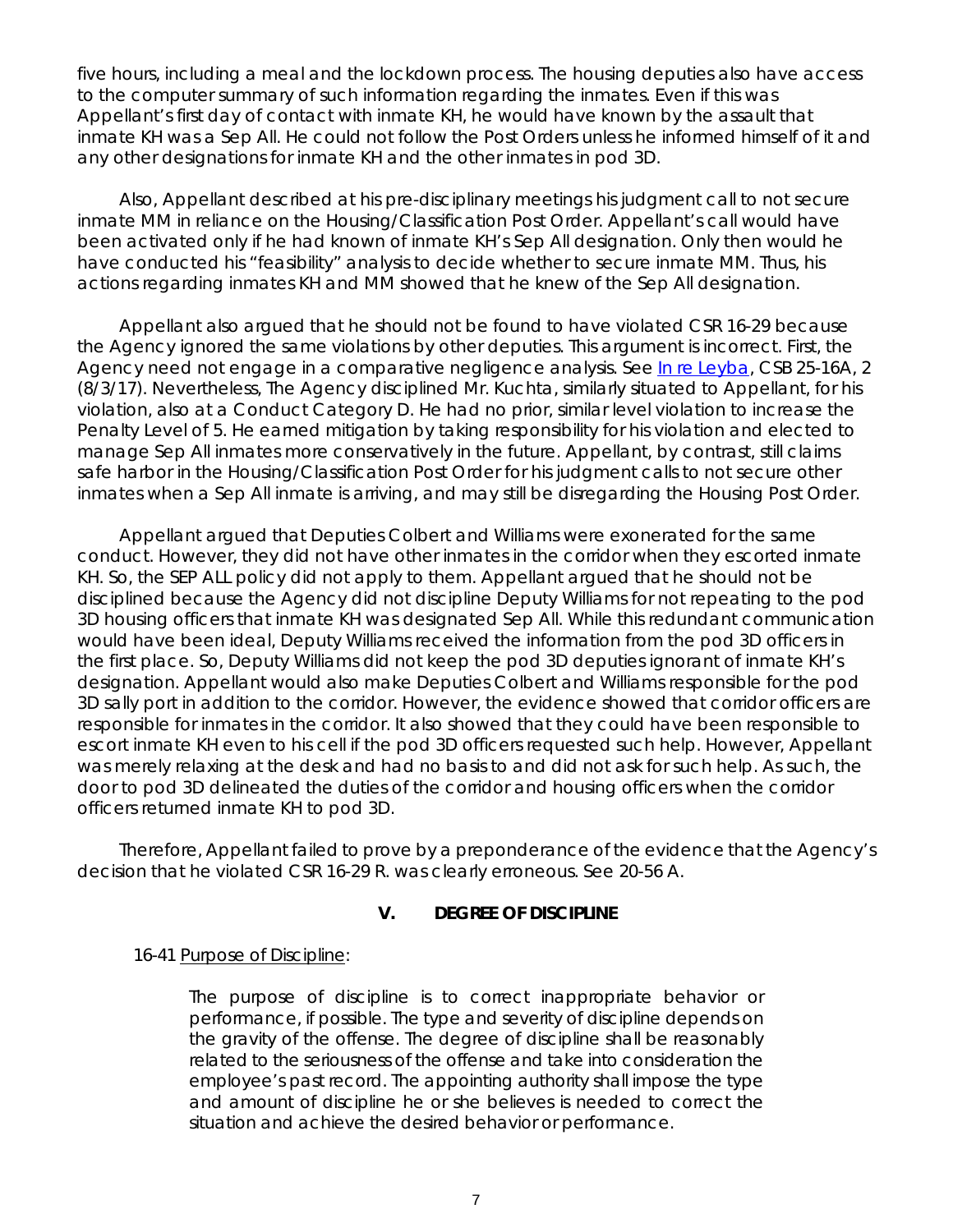Appellant argued in the alternative that the Agency's discipline of him was excessive for his violation, which he mitigated through his immediate intervention in the assault by inmate KH of inmate MM; and when compared to its discipline of other deputies for comparable violations.

The Agency responds that its discipline is appropriate, given Appellant's violation of RR-300.19.1, and its application of the Matrix thereto.

# **1. Seriousness of the proven offense**

Appellant's misconduct is serious. He tolerated the easily preventable contact by a Sep All inmate with the tier porter inmate in violation of the clear prohibition of the Separation From All Policy. His misconduct allowed the Sep All inmate to assault the tier porter, fortunately only briefly. The tier porter was pushed toward and also scurried past Appellant to get away. Appellant had only to straighten up and step sideways one step to intercept the Sep All inmate as he pursued the tier porter to continue the assault. Had the tier porter not moved behind Appellant, the Sep All inmate could have assaulted the tier porter more seriously. Appellant knew that the Sep All inmate recently left pod 3D without incident, assumed he would return to his cell without incident, and therefore did not secure inmate MM. However, the Policy prohibits all such contact. Appellant claimed confusion over the Policy but never asked for its clarification. Appellant at times acted as a Field Training Officer and taught at the Academy, presumably on the special management of inmates. As such, he was dutybound to clarify his confusion, if any, on the Policy, to teach it properly. 11 other deputies and supervisors interrupted their duties to respond to the call for backup on the assault. Two deputies escorted inmate MM to the medical station. And, of course, inmate MM did not finish his cleanup duties, at least not on schedule. This activity interrupted the Agency's management of the DDC and exposed the tier porter and deputies to potential injury.

# **2. Prior Record**

On September 26, 2016, the Agency suspended Appellant for 10 days for being Absent from Duty. On April 6, 2012, it suspended him for Non-Payment of Fair Share. On October 12, 2005, it issued him a Verbal Reprimand for Improper Conduct. Appellant acts as liaison for the Agency on mental health and corrections meetings, received an award and a letter of recommendation for his excellence in pod 3D.

# **3. Likelihood of Reform**

The Hearing Officer cannot determine whether Appellant will reform. Appellant argues he did not violate a clear Policy, yet he admits doing so in his testimony, albeit with purported defenses. He did not testify that, having received discipline for his distortion of the Policy, he will follow the Agency's interpretation of it at least during his appeal. Yet Appellant seemed invested in and proud of his work with the Agency and in the profession. So, he may be resolute in his arguments for purposes of the litigation. Therefore, the Hearing Officer accords Appellant the benefit of the doubt and not does declare that he is incapable of or unwilling to reform.

Appellant argued that his discipline should be similar to [In re Swarr,](https://www.denvergov.org/content/dam/denvergov/Portals/hearings_office/documents/Hearings/Swarr_Luke_56-15_Decision_6-12-17.pdf) CSA 56-15 (6/12/17). Appellant Swarr allowed a Sep All inmate to assault another inmate but received a mitigated penalty. The Agency deemed the misconduct to be a Conduct Category D in both cases. However, Appellant Swarr had no prior, equivalent violation in seven years, so his Penalty Level was 5 instead of 6, the Level herein. Appellant Swarr warranted a mitigated penalty. Appellant Swarr accepted responsibility for his actions, whereas Appellant Crews did not do so. Appellant Swarr had a minor prior record in 25 years of service, whereas Appellant Crews had a minimally worse record in 16 years of service. Appellant Swarr also had two "outstanding," numerous "exceptional," and all other "exceeds expectations" performance reviews; while Appellant